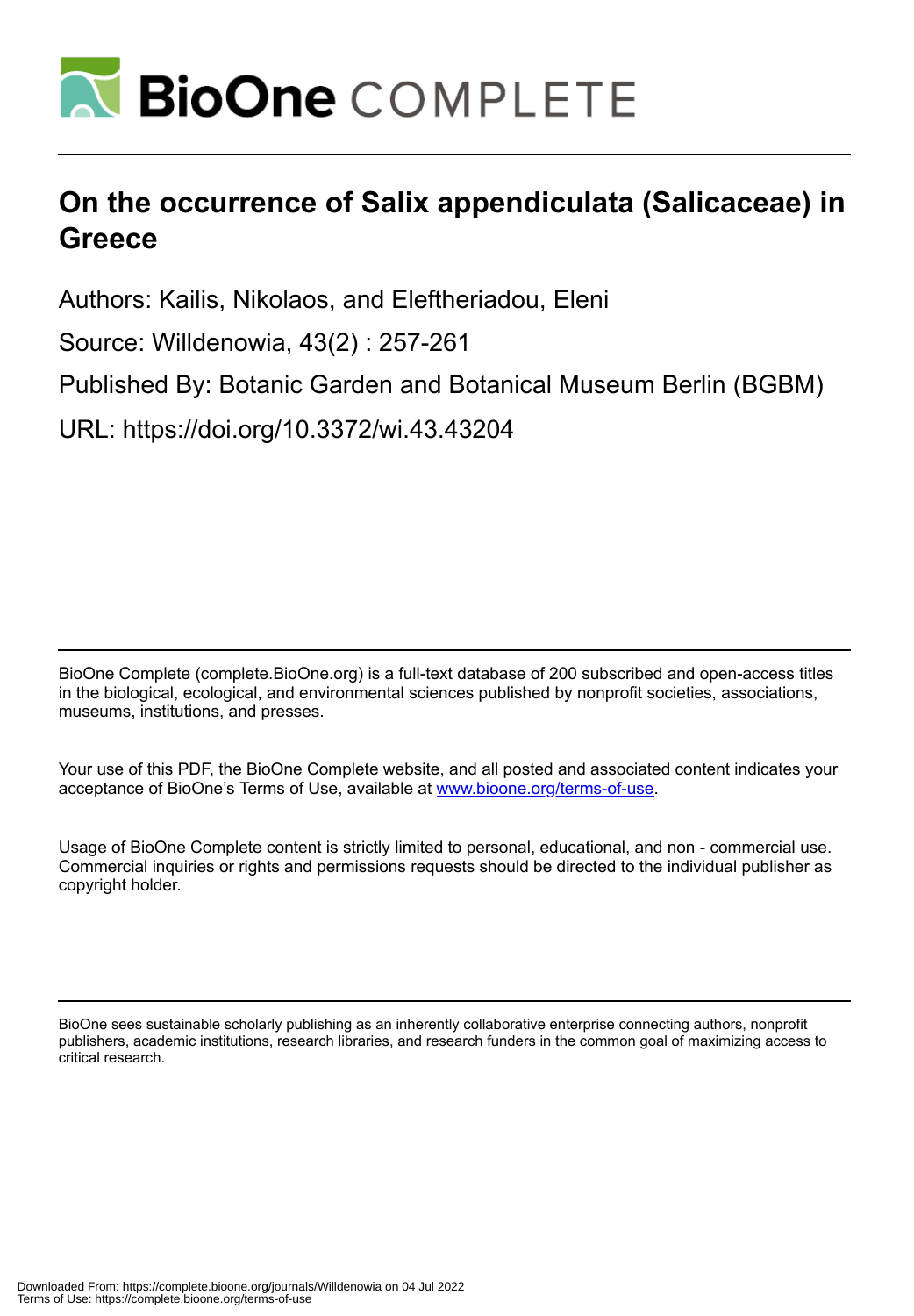### NIKOLAOS KAILIS $^{\rm l}$  & ELENI ELEFTHERIADOU $^{\rm l}^*$

# **On the occurrence of** *Salix appendiculata* **(***Salicaceae***) in Greece**

#### **Abstract**

Kailis N. & Eleftheriadou E.: On the occurrence of *Salix appendiculata* (*Salicaceae*) in Greece. – Willdenowia 43: 257 – 261. December 2013. – ISSN 0511-9618; © 2013 BGBM Berlin-Dahlem. Stable URL: http://dx.doi.org/10.3372/wi.43.43204

*Salix appendiculata* is a typical Central European willow species. Its geographical distribution in the Balkan Peninsula is scattered and its occurrence in some Balkan countries is not yet clarified. The occurrence of the taxon in Greece is confirmed in this study. Leaf morphology of the Greek populations shows that they belong to *S. appendiculata* var. *latifolia* (A. Kerner) Rech. f. Finally, the ecological preferences of the taxon at the easternmost extent of its distribution are described with reference to bibliographic data.

Additional key words: geographical distribution, Rhodope, Balkan Peninsula, ecology, morphology

#### **Introduction**

*Salix appendiculata* Vill. (= *S. grandifolia* Ser., *S. aurita*  var. *grandiflora* (Ser.) Fiori) is a medium-sized or tall shrub or a small tree. It is usually found on rocky soils, taluses, moist slopes and banks of streams in the mountain forest and subalpine zone. Although mostly found on limestone substrate, it has also been encountered on peaty and siliceous bedrocks (Skvortsov 1999). It is a subalpine taxon (Oberdorfer 1990) with a geographical distribution extending from the Czech Republic and S Germany to the Pyrenees, S Italy and W Bulgaria (Fig. 1) (Jalas & Suominen 1976; Rechinger 1993). Martini & Paiero (1988) mentioned that under favourable climatic conditions the taxon may also occur at lower altitudes near sealevel. *Salix appendiculata* hybridizes freely with *S. caprea* L., giving the hybrid species *S.* ×*macrophylla* Kerner (Rechinger 1993). It also hybridizes with *S. aurita* L. and *S. cinerea* L. (Pignatti 1982).

According to Atlas florae europaeae (Jalas & Suominen 1976) the occurrence of *Salix appendiculata* in the Mediterranean region is quite scattered. There are only two reports of its occurrence in the S Balkan Peninsula, one from S former Yugoslavia and one from SW Bulgaria. These two sites are isolated from the main European distributional centre of the taxon. In Prodromus florae peninsulae balcanicae, Hayek (1927) reported that *S. appendiculata* was present in the N Yugoslavian Republic, Bulgaria and Albania. Rechinger did not take this report into consideration and thus these countries were not included in the distribution of the taxon published in Flora europaea (Rechinger 1964). Jordanov & Kužmanov (1966) referred to *S. appendiculata* as a native species of the Bulgarian flora, as did Jalas & Suominen (1976), Rechinger (1993) and Assyov  $\&$  al. (2006). The occurrence of the taxon in Albania was reported again by Demiri (1983), but Rechinger (1993) questioned its occurrence in that country. This problematic situation led Rechinger

<sup>1</sup> Institute of Forest Botany-Geobotany, Faculty of Forestry and Natural Environment, Aristotle University of Thessaloniki, GR 54124, Thessaloniki, Greece; \*e-mail: eelefthe@for.auth.gr (author for correspondence).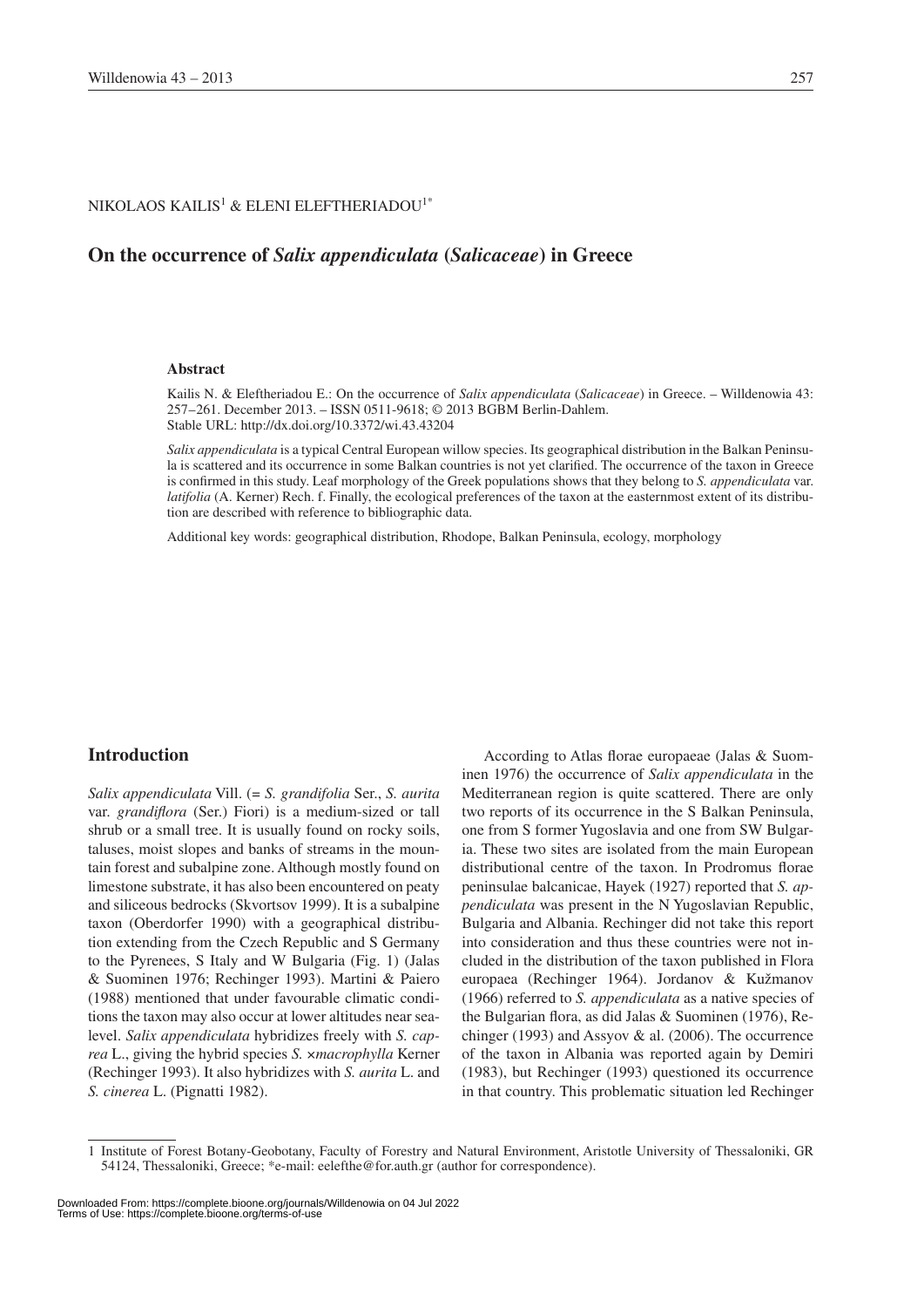

Fig. 1. Geographical distribution of *Salix appendiculata* in Europe – The Greek localities are marked with a square (n). – Map based on Jalas & Suominen (1976).

(1992) to pose the question "…how far does the distribution of *S. appendiculata* stretch beyond the Alps into the northwestern Balkan Peninsula?"

Christensen (1997) mentioned the taxon in Flora hellenica, based on the determination of a Greek specimen (*Eleftheriadou 2612*, TAUF, confirmed by Christensen) from NE Greece, but did not include it in the identification key.

The aim of this research is to confirm the occurrence of *Salix appendiculata* in Greece and to specify its geographical distribution and abundance in the study area. This study area was chosen based on the collection site of the above-mentioned specimen: by the Rema Symvallontos in the Frakto Virgin Forest of Drama Prefecture.

# **Material and methods**

The study area is situated in the NE part of Drama Prefecture, in the NW part of the Greek Rhodope Mountains, and covers an area of 850 ha. Forty sampling plots each of 100  $\text{m}^2$  (10  $\times$  10 m), were selected in either roadsides or clearings in forest close to or along the banks of the Rema Symvallontos, Gouras Rema and Rema Lykolakkas where *Salix* species occurred (Fig. 2). Sampling took place in August 2009, and for each sampling plot one individual of every *Salix* taxon was collected and recorded, along with the other woody taxa that occurred in the plot (including species in the *Fabaceae*, *Fagaceae*, *Pinaceae* and *Rosaceae*). Furthermore, the following parameters were recorded per plot: geographical coordinates (WGS 84 international coordinate system), locality (name of closest stream, except for Elatia area), altitude, exposure and slope, total number of plants in each plot and their % coverage, maximum height and ecological form, the soil skeletal material  $(\%)$ , soil texture, soil pH, the sur-

face stoniness (%) of the soil, drainage conditions, dominant woody vegetation in the surrounding area and other woody vegetation in the sample plot.

All specimens were deposited in TAUF. Additionally, herbarium specimens from the wider area (also in TAUF) were examined so as to recognize any unidentified or misidentified material among the specimens collected.

Soil samples collected from each plot were analysed in the laboratory for pH, soil texture and drainage conditions. Surface stoniness and soil skeletal material were estimated in the field.

Specimen identification was made mainly with the help of Flora hellenica (Strid & Tan 1997) and Flora europaea (Tutin & al. 1968, 1993). For taxa of the genus *Salix,* other monographs were also used, such as Meikle (1984), Newsholme (1992) and Skvortsov (1999). Nomenclature of the taxa follows the above-mentioned literature.

For *Salix* identification, morphological characters of each sample were measured from five leaves growing between the third and fifth node of the shoots (Kehl & al. 2008). Some characters with high diagnostic value (Newsholme 1992; Christensen 1997; Skvortsov 1999; Hardig & al. 2000; Kehl & al. 2008) were selected to examine whether differences in leaf morphology between the Greek and other populations occur. These characters were: lamina width, lamina length, lamina length/width and petiole length. In addition, the following characters where measured and described: twig and shoot hairiness, striation of the decorticated wood, bud position on the shoot, bud hairiness, leaf arrangement on the shoots, position at which the lamina reaches its maximum width, lamina shape, hairiness of both upper and lower leaf surface of the young and fully developed leaves, leaf tip and base shape, petiole hairiness, presence of glands and presence and morphology of stipules.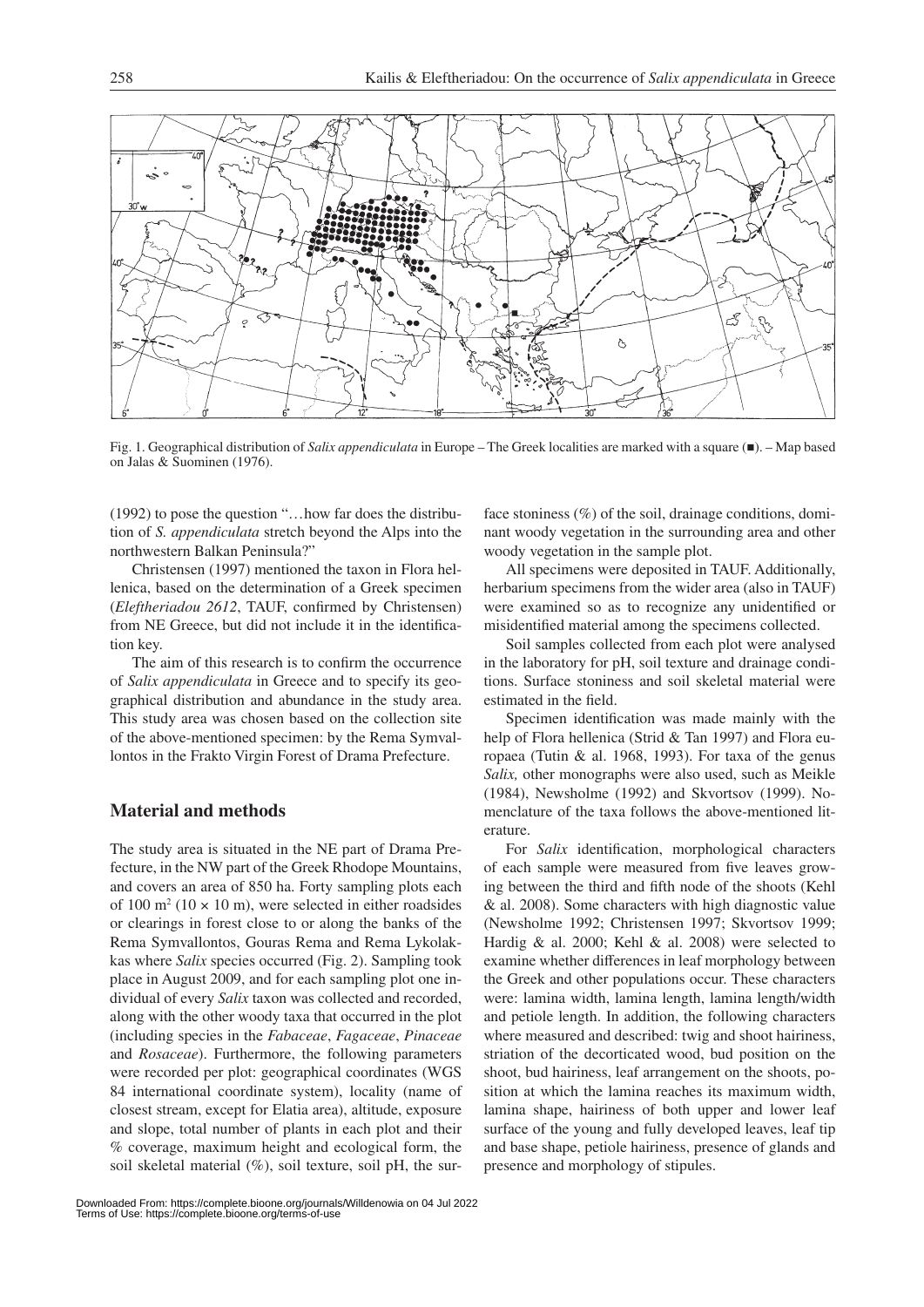

Fig. 2. Sampling and distribution of *Salix appendiculata* in Greece –  $\triangle$  sampling plots with *S. appendiculata*; *O* sampling plots without *S. appendiculata*; ■ records of *S. appendiculata* based on herbarium material; — areas without records of *Salix* species.

# **Results**

A total of 82 *Salix* specimens was collected among the 40 sampling plots. Six of the specimens in six of the plots were identified as *S. appendiculata*, as were two additional specimens in the TAUF herbarium collected prior to this study (Table 1). Among the latter two, *Eleftheriadou 2612* was used by Christensen (1997) for his record of *S. appendiculata* in Flora hellenica, and *Eleftheriadou 1991* was incorrectly determined as *S. caprea* L. × *S. pedicellata* Desf. by Eleftheriadou (1992).

*Salix appendiculata* was represented in each sampling plot by one or two individuals and only once did the species occur in a stand of five individuals. All the individuals of *S. appendiculata* were shrubs, the tallest of which (*Kailis 106*) reached a height of 5 m. The willow shrubs covered 5–30 % of the area of each plot, depending on the number of individuals present and their height. In all plots, *S. appendiculata* grew together with *S. caprea*. The latter taxon is also the dominant willow species of the surrounding area, occasionally growing with *Picea abies* (L.) H. Karst., *Fagus sylvatica* L. s.l., *Pinus sylvestris* L. or *Chamaecytisus absinthioides* (Janka) Kuzmanov subsp. *absinthioides*. The dominant woody vegetation of the study area consists mainly of *Picea abies* and *Fagus sylvatica*, while in sites at lower altitudes (sample plot 6) *Fagus sylvatica* was replaced by *Pinus sylvestris*.

Site slopes ranged from 4–9 %. Exposure varied for almost every plot, being western, northwestern, southwestern, northeastern and in two cases, southeastern.

All the collected plants of *Salix appendiculata* grew on well-drained, fine, sandy, acidic (mean  $pH = 5.2$ ) soils with low organic matter content. The surface stoniness

#### **Discussion**

 $n = 6$ ).

In N Greece, *Salix appendiculata* appears to have a restricted distribution in mountainous clearings (at altitudes over 1500 m) near the Greek-Bulgarian border. The taxon frequently grows together with *S. caprea,* and both species have very similar morphology. This similarity may explain why the occurrence of *S. appendiculata* in Greece was not reported earlier. However, the species can be distinguished from the related *S. caprea* and *S. cinerea* because of the only slightly ridged decorticated wood (i.e. with a few, sometimes indistinct, elevated ridges), the usually obovate to oblanceolate lamina persistently ± sparsely pubescent beneath, the well-developed and ± persistent stipules and the shorter and narrower catkins (Table 2) (Rechinger 1993; Christensen 1997).

The confirmed occurrence of *Salix appendiculata*  in Greece sets a new south-easternmost point in its geographical distribution and thus helps to answer Rechinger's (1992) question concerning its distribution in the Balkan Peninsula. The distributional centre of the taxon lies in the mountains of Central Europe (Jalas & Suominen 1976; Pignatti 1982; Martini & Paiero 1988; Newsholme 1992; Rechinger 1993; Skvortsov 1999). However, attempting to define the width of the distribution of the taxon beyond this centre is problematic. Westward, its distribution becomes scarcer as it reaches the French Pyrenees, where it is rather rare (Bonnier 1934), while its occurrence in Spain requires confirmation (Castroviejo & al. 1993). Southward, according to Pignatti (1982), *S. appendiculata* occurs from N Italy to the S Apennines in the region of Basilicata. On the other hand, Martini & Paiero (1988) restricted its occurrence to N Italy, thus making Greece the southernmost point of

Both the older herbarium specimens

The results of the lamina measurements

to 18.5 mm (mean petiole length 10 mm,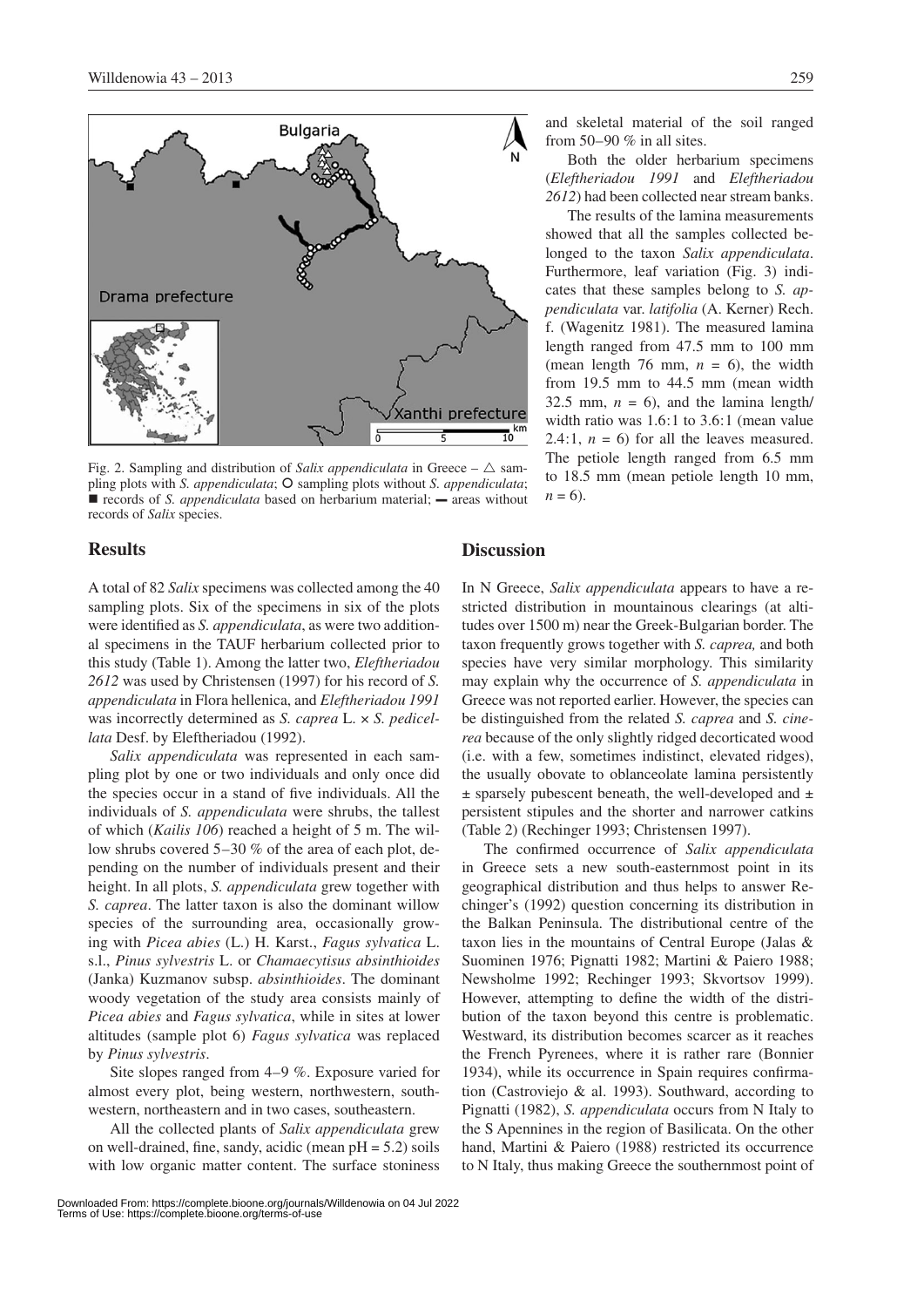| <b>Sampling</b><br>plot | Locality             | Latitude<br>Longitude    | <b>Altitude</b><br>[m] | Number of<br>individuals | Date        | Voucher specimen<br>in TAUF |
|-------------------------|----------------------|--------------------------|------------------------|--------------------------|-------------|-----------------------------|
| 1                       | Rema Lykolakkas      | 41°32'27"N<br>24°29′09″E | 1650                   | 3                        | 10 Aug 2009 | Kailis 104                  |
| $\mathfrak{2}$          | Rema Lykolakkas      | 41°32'43"N<br>24°29'07"E | 1630                   | $\overline{4}$           | 10 Aug 2009 | Kailis 106                  |
| 3                       | Rema Lykolakkas      | 41°33'02"N<br>24°29'04"E | 1700                   | 7                        | 10 Aug 2009 | Kailis 108                  |
| 4                       | Rema Lykolakkas      | 41°32'16"N<br>24°28'57"E | 1610                   | 6                        | 10 Aug 2009 | Kailis 110                  |
| 5                       | Rema Lykolakkas      | 41°32′02″N<br>24°29'11"E | 1710                   | 6                        | 10 Aug 2009 | Kailis 112                  |
| 6                       | Gouras Rema          | 41°31'48"N<br>24°29'18"E | 1620                   | $\overline{4}$           | 10 Aug 2009 | Kailis 114                  |
| *                       | Rema<br>Symvallontos | 41°32'30"N<br>24°29'03"E | 1650                   |                          | 8 Oct 1993  | Eleftheriadou 2612          |
| *                       | Elatia area          | 41°30'16"N<br>24°18'57"E | 1500                   |                          | 9 Jun 1988  | Eleftheriadou 1991          |

Table 1. Collection data of investigated material of *Salix appendiculata*.

\*Specimens from the TAUF Herbarium collected prior to this study. Latitude and longitude are approximate, and there is no information on the number of individuals.

occurrence of the taxon. Eastward, its distribution is scattered from N former Yugoslavia to W Bulgaria, reaching the Greek-Bulgarian border in the southeast and probably Albania in the southwest (Jalas & Suominen 1976, Assyov & al. 2006). However, the occurrence of *S. appendiculata* in Greece should not be surprising, since there are some other boreal or Central European species that have their only Greek occurrences in the Rhodope Mountains (e.g. *Alnus incana* (L.) Moench and *Picea abies* subsp*. abies*) or in the northern parts of the country (e.g. *Betula pendula* Roth, *Pinus sylvestris*, *Sorbus aucuparia* L. and *Vaccinium vitis-idaea* L.).

In Greece, *Salix appendiculata* prefers habitats of mountain forest clearings near streams, comparable to those mentioned in the literature. However, the soil conditions differentiate the habitats of the current research. According to Oberdorfer (1990), *S. appendiculata* occurs on base-rich soils, whereas in Greece the species grows in

acidic soils very poor in humus. Skvortsov (1999) mentioned that many *Salix* species "do not exhibit any particular preferences to the substrate acidity" and Kuzovkina-Eischen (2003) concluded that many *Salix* species are pH adaptable. Martini & Paiero (1988) characterized *S. appendiculata* as an "indifferent species" with regard to the acidity of the soil. As far as humus content is concerned, Martini & Paiero (1988) and Oberdorfer (1990) referred to *S. appendiculata* as a taxon of humus-rich and stable soils. The soil samples from the plots showed that the soils are sandy and poor in humus. Being pioneers, the taxa of the genus *Salix* have the ability to grow on nutrient-poor soils (Raven 1992), where they survive by forming mycorrhizae (Kuzovkina-Eischen 2003).

Leaf morphology (i.e. lamina length, width, length/ width ratio and petiole length) of the Greek populations of *Salix appendiculata* was found to be within the ranges given in most bibliographical descriptions from neigh-

Table 2. Main diagnostic characters of *Salix appendiculata* and similar species*.*

| Salix appendiculata                                                                                                     | Salix caprea                                                                                                                                  | Salix cinerea                                                                                                                                            |  |
|-------------------------------------------------------------------------------------------------------------------------|-----------------------------------------------------------------------------------------------------------------------------------------------|----------------------------------------------------------------------------------------------------------------------------------------------------------|--|
| Decorticated wood with few, some-<br>times indistinct, elevated ridges                                                  | decorticated wood without ridges,<br>sometimes weakly ridged                                                                                  | decorticated wood with many,<br>prominent ridges                                                                                                         |  |
| Lamina usually obovate to<br>oblanceolate, persistently $\pm$<br>sparsely pubescent beneath,<br>$\pm$ glabrescent above | lamina usually broadly ovate to ovate-<br>oblong, persistently softly and densely<br>grey tomentose beneath, finally<br>almost glabrous above | lamina obovate, oblanceolate or elliptic,<br>$\pm$ densely glaucous or grey ish green<br>tomentose beneath, sparsely and<br>persistently tomentose above |  |
| Stipules well developed,<br>$10-20$ cm, $\pm$ persistent                                                                | stipules usually large, to 20 mm,<br>caducous or $\pm$ persistent                                                                             | stipules to 14 mm, $\pm$ persistent                                                                                                                      |  |
| Catkins to $3 \times 1$ cm, lax-flowered                                                                                | catkins to $4 \times 3$ cm (male) or<br>$8 \times 3$ cm (female)                                                                              | catkins to $4.5 \times 2.5$ cm (male)<br>or $8.5 \times 2$ cm (female)                                                                                   |  |

Downloaded From: https://complete.bioone.org/journals/Willdenowia on 04 Jul 2022 Terms of Use: https://complete.bioone.org/terms-of-use